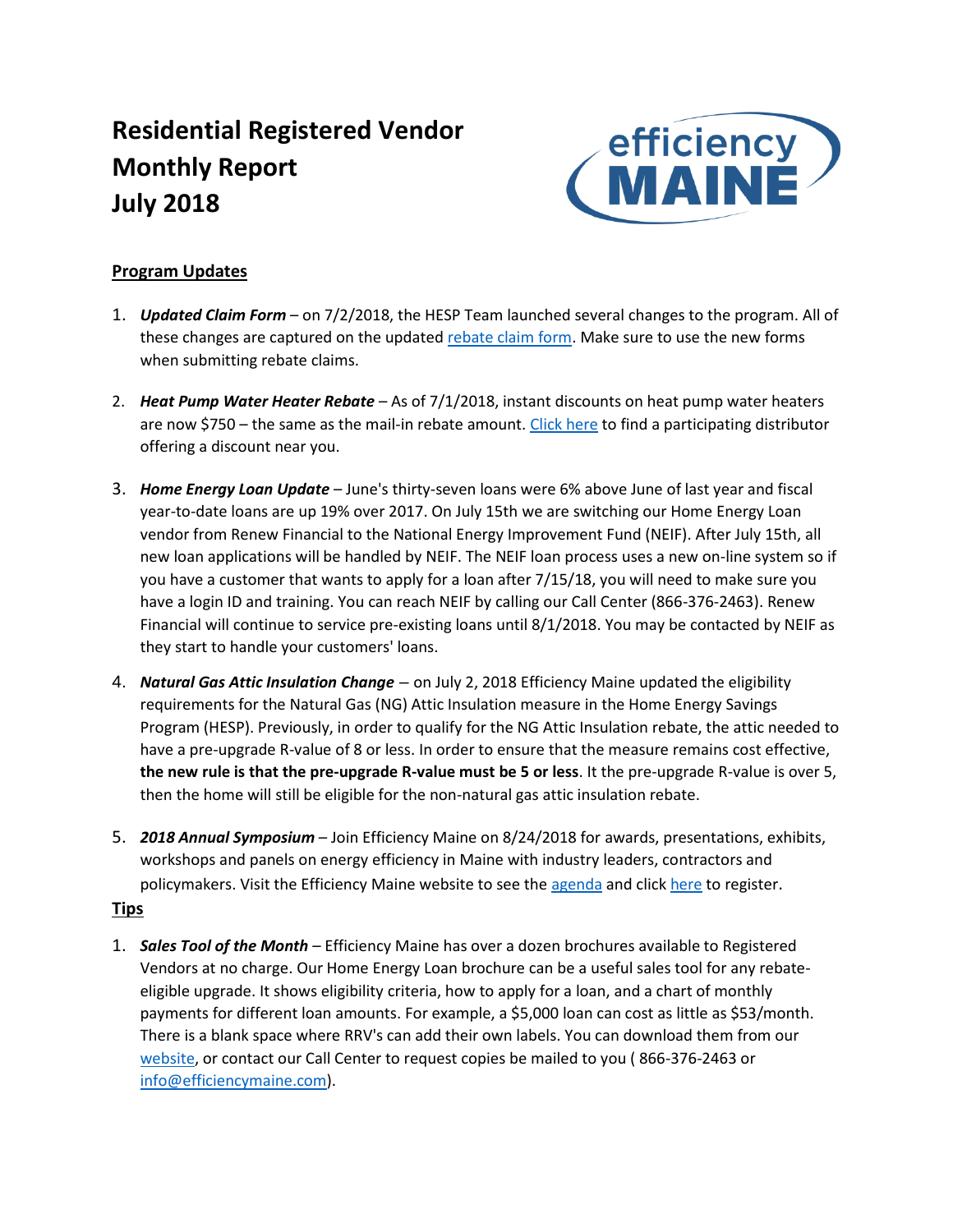- 2. *Rebate Processing Tip* Always double check the homeowner's mailing address on the Rebate Claim Form. This helps make sure that rebate checks arrive on time and to the right location. Even when the homeowner isn't the rebate recipient, incomplete or missing information can delay the rebate. It is also a best practice to notify the HESP of any changes to your vendor listing, including mailing address, billing address, email, contact person and phone/fax number.
- 3. *Tip from the Field* When upgrading a mobile home, there are times where the underbelly is too large a project to be completed as an Air Sealing with Energy Assessment or Energy Upgrade Bundle project. As an alternative, contractors may look to the ductwork, fresh air intake and chimney ring as alternatives. Air sealing these areas can yield big reductions in air infiltration. Conducting some ductwork testing can help a contractor find damaged and separated areas in need of repair. Sealing chimney rings and ductwork register boots can help reduce air infiltration around the ductwork from outside the thermal boundary. For best results, contractors should carry a variety of materials to repair ductwork, such as fire-rated caulking, duct mastic, aluminum tape and sheet metal.

### **Reminders**

- 1. *Affordable Heat Initiative Update* In just the past month, we've issued over 300 Affordable Heat Initiative (AHI) rebates – 200+ for Energy Upgrade Bundles and 100+ for ductless heat pumps. Thank you for helping so many low-income customers. We've made two important changes, both of which are intended to promote the long-term success of the AHI:
	- a. The Energy Upgrade Bundle will be replaced with a new \$550 rebate for 6 hours of air sealing and an assessment. The \$50 co-payment requirement stays the same. This change will establish better consistency across Efficiency Maine programs, and maintains the focus on air sealing as a point of entry for the Initiative.
	- b. The number of AHI air sealing rebates that can be processed will be limited to 5/week/Registered Vendor. This change is required to establish a sustainable pace for the Initiative.
- 2. *New Registered Vendor Agreement Form* Please review, complete, sign and return the new [Registered Vendor Agreement](https://www.efficiencymaine.com/docs/EM-RV-form.pdf) form prior to June 29, 2018. Updated forms are required for Registered Vendors to remain active within our program and continue to appear on the Efficiency Maine [website](https://www.efficiencymaine.com/at-home/vendor-locator/) after June 29, 2018. Vendors that submit updated agreements after June 29, 2018 will be reinstated upon receipt. Completed forms may be mailed to Efficiency Maine, 24 Stone Street, Suite 106, Augusta Maine 04330; emailed to [info@efficiencymaine.com;](mailto:info@efficiencymaine.com) or faxed to 207-622-9933.
- 3. *Updated HESP Eligibility Criteria* On July 2, 2018 Efficiency Maine updated the eligibility requirements for the Home Energy Savings Program (HESP) and the Commercial Industrial Prescriptive Program (CIP). The changes are designed to simplify the distinction between HESP and CIP. The old HESP eligibility states, "Upgrades occurred in single-family home, condominium or 1- to 4-unit, residential building located in Maine." HESP eligibility on July 2 will state, "Upgrade occurred in single-family home, 2- to 4-unit apartment building or 2- to 4-unit condominium." After July 2, 1 to 4-unit residential structures are only eligible for HESP and all other buildings (5+ multifamily, 5+ unit condominiums, warehouses, office buildings, churches, etc.) will be eligible for CIP.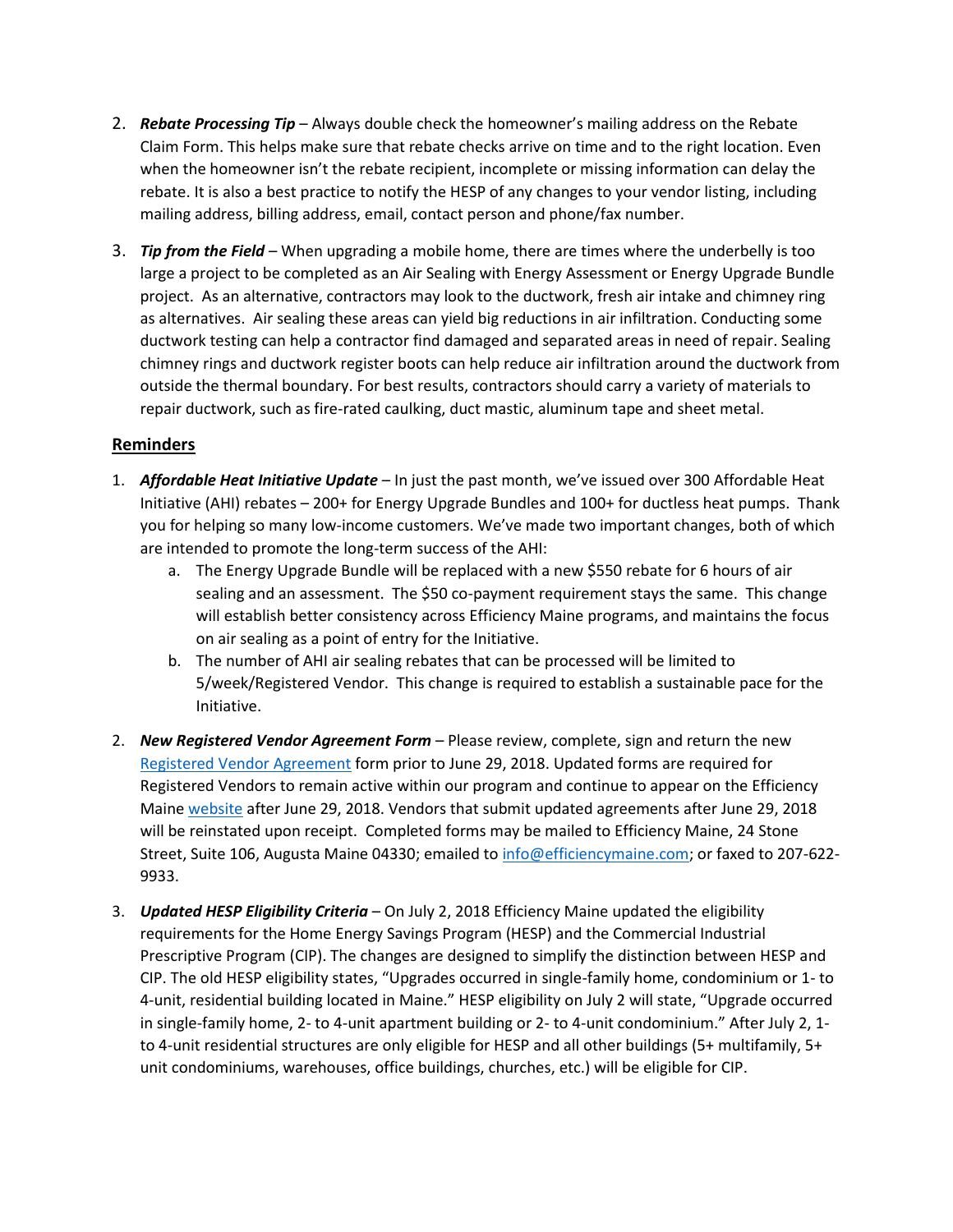# **Program Activity**

# *Home Energy Savings Program*

| Year:                   | 2017     | 2017           | 2017     | 2017 | 2017         | 2017           | 2018           | 2018 | 2018           | 2018 | 2018 | 2018           |
|-------------------------|----------|----------------|----------|------|--------------|----------------|----------------|------|----------------|------|------|----------------|
| <b>HESP Rebate</b>      | Jul      | Aug            | Sep      | Oct  | <b>Nov</b>   | <b>Dec</b>     | Jan            | Feb  | Mar            | Apr  | May  | <b>Jun</b>     |
| <b>Type</b>             |          |                |          |      |              |                |                |      |                |      |      |                |
| Ductless Heat           | 496      | 650            | 476      | 487  | 531          | 417            | 290            | 330  | 229            | 258  | 385  | 523            |
| Pump                    |          |                |          |      |              |                |                |      |                |      |      |                |
| <b>Boiler</b>           | 43       | 62             | 70       | 77   | 89           | 70             | 71             | 118  | 66             | 68   | 100  | 80             |
| Air Sealing             | 64       | 80             | 54       | 68   | 120          | 79             | 99             | 154  | 99             | 85   | 86   | 73             |
| <b>Attic Insulation</b> | 47       | 50             | 32       | 53   | 83           | 53             | 69             | 98   | 67             | 54   | 47   | 6              |
| <b>Basement</b>         | 20       | 24             | 23       | 29   | 48           | 29             | 35             | 62   | 34             | 40   | 25   | 5              |
| Insulation              |          |                |          |      |              |                |                |      |                |      |      |                |
| Furnace                 | 13       | 13             | 8        | 23   | 18           | 23             | 38             | 26   | 15             | 22   | 23   | 15             |
| Wall Insulation         | 12       | 15             | 5        | 15   | 26           | 16             | 14             | 23   | 20             | 12   | 5    | 3              |
| Pellet Boiler           | 1        | $\mathbf{1}$   | 3        | 13   | 14           | 5              | $\overline{2}$ | 7    | $\overline{2}$ | 3    | 3    | 1              |
| <b>Pellet Stove</b>     | 1        | $\overline{2}$ | 3        | 5    | 8            | 5              | 7              | 18   | 7              | 6    | 9    | 4              |
| Wood Stove              | $\Omega$ | 0              | 0        | 2    | $\mathbf{1}$ | $\overline{2}$ | 1              | 2    | 0              | 2    | 3    | 2              |
| Geothermal HP           | 1        | $\overline{2}$ | $\Omega$ | 0    | 5            | 1              | 4              | 1    | 1              | 0    | 1    | $\overline{2}$ |
| <b>Total Measures</b>   | 698      | 899            | 674      | 772  | 943          | 700            | 630            | 839  | 540            | 550  | 687  | 714            |
| <b>Installed</b>        |          |                |          |      |              |                |                |      |                |      |      |                |

# HESP Rebates – Last 12 Months



### HESP Year-Over-Year Comparison

(July 1 – June 30; EXCLUDED 2nd zone mini-split and whole house heat pumps)

| #              | <b>HESP Rebate Type</b>         | <b>FY15</b> | <b>FY16</b> | <b>FY17</b> | <b>FY18</b> |
|----------------|---------------------------------|-------------|-------------|-------------|-------------|
| 1              | Ductless Heat Pump              | 6,247       | 4,845       | 4,782       | 5,073       |
| $\overline{2}$ | Air Sealing                     | 2,153       | 1,662       | 1,288       | 1,061       |
| 3              | <b>Boiler</b>                   | 924         | 772         | 903         | 918         |
| 4              | <b>Attic Insulation</b>         | 1,056       | 1,085       | 871         | 659         |
| 5.             | <b>Basement Insulation</b>      | 757         | 601         | 496         | 374         |
| 6              | Furnace                         | 203         | 200         | 189         | 234         |
| 7              | <b>Wall Insulation</b>          | 209         | 257         | 250         | 165         |
| 8              | Pellet Boiler                   | 287         | 76          | 86          | 55          |
| 9              | <b>Pellet Stove</b>             | 97          | 177         | 110         | 74          |
| 10             | Geothermal HP                   | 98          | 67          | 79          | 18          |
| 11             | Wood Stove                      | 12          | 54          | 50          | 16          |
|                | <b>Total Measures Installed</b> | 12,043      | 9,796       | 9,104       | 8,647       |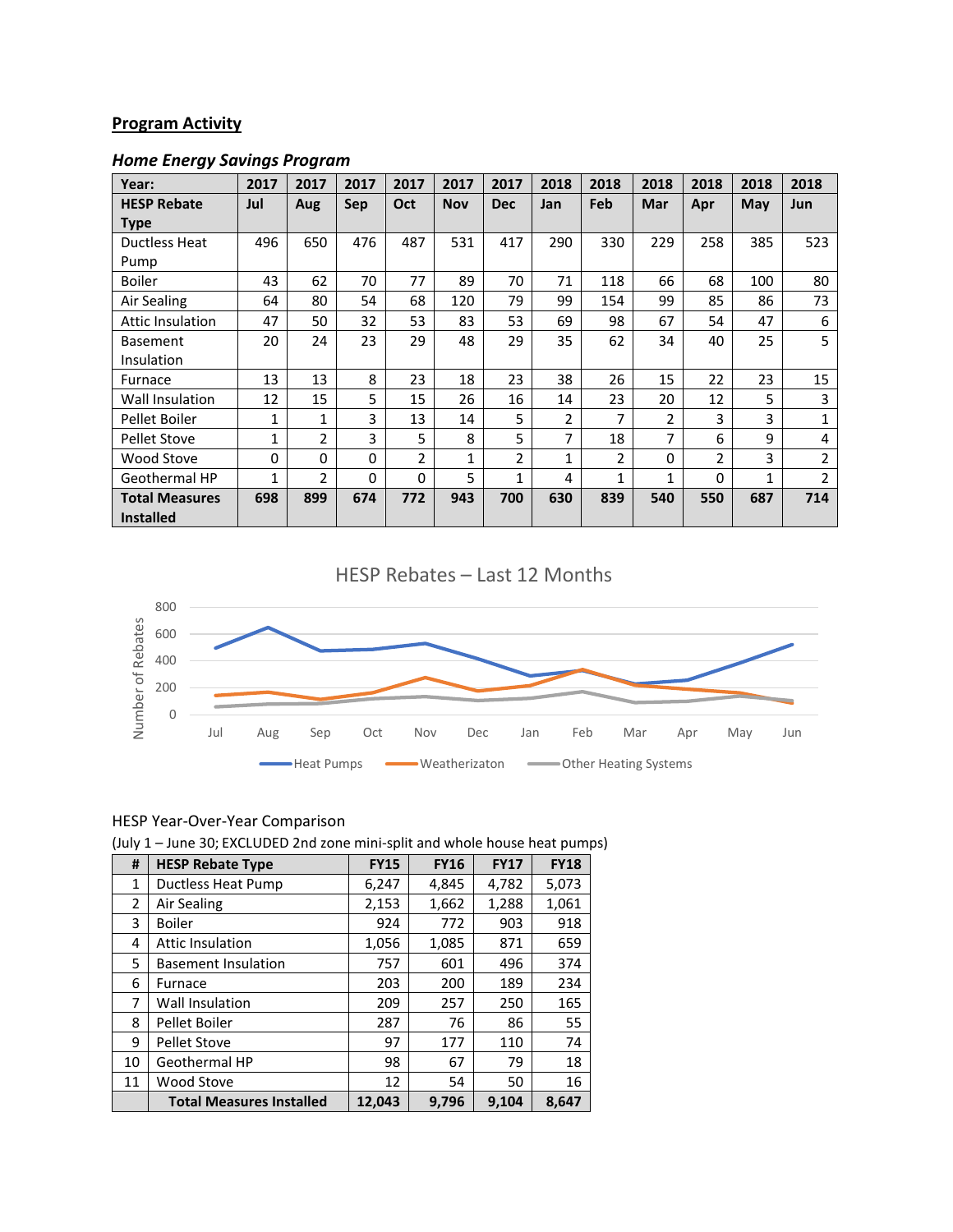## *Affordable Heat Initiative (AHI)*

| Year:                     | 2017           | 2017 | 2017 | 2017 | 2017       | 2017       | 2017 | 2018 | 2018           | 2018         | 2018         | 2018 |
|---------------------------|----------------|------|------|------|------------|------------|------|------|----------------|--------------|--------------|------|
| <b>AHI Rebate Type</b>    | Jul            | Aug  | Sep  | Oct  | <b>Nov</b> | <b>Dec</b> | Jan  | Feb  | Mar            | Apr          | May          | Jun  |
| Upgrade Bundle            | 111            | 236  | 121  | 40   | 52         | 30         | 34   | 30   | 33             | 44           | 210          | 179  |
| Attic Insulation          | 11             | 11   | 5    | 2    | 5          | 2          | 4    | ⇁    | $\overline{7}$ | 5            | 5            | 5    |
| Wall Insulation           | 2              | 4    | 5    | 0    | 0          |            | 0    | 1    | $\overline{2}$ | $\mathbf{1}$ | $\mathbf{1}$ | 0    |
| <b>Basement</b>           |                |      |      |      |            |            |      |      |                |              |              |      |
| Insulation                | $\overline{2}$ | 5    | 4    | 3    | 1          | ⇁          | 2    | 6    | 3              | 1            | 5            |      |
| <b>Ductless Heat</b>      |                |      |      |      |            |            |      |      |                |              |              |      |
| Pumps                     | 66             | 203  | 124  | 2    | 0          | 0          | 0    | 0    | 0              | 5            | 109          | 151  |
| <b>Total AHI Activity</b> | 192            | 459  | 259  | 47   | 58         | 40         | 40   | 44   | 45             | 56           | 330          | 337  |